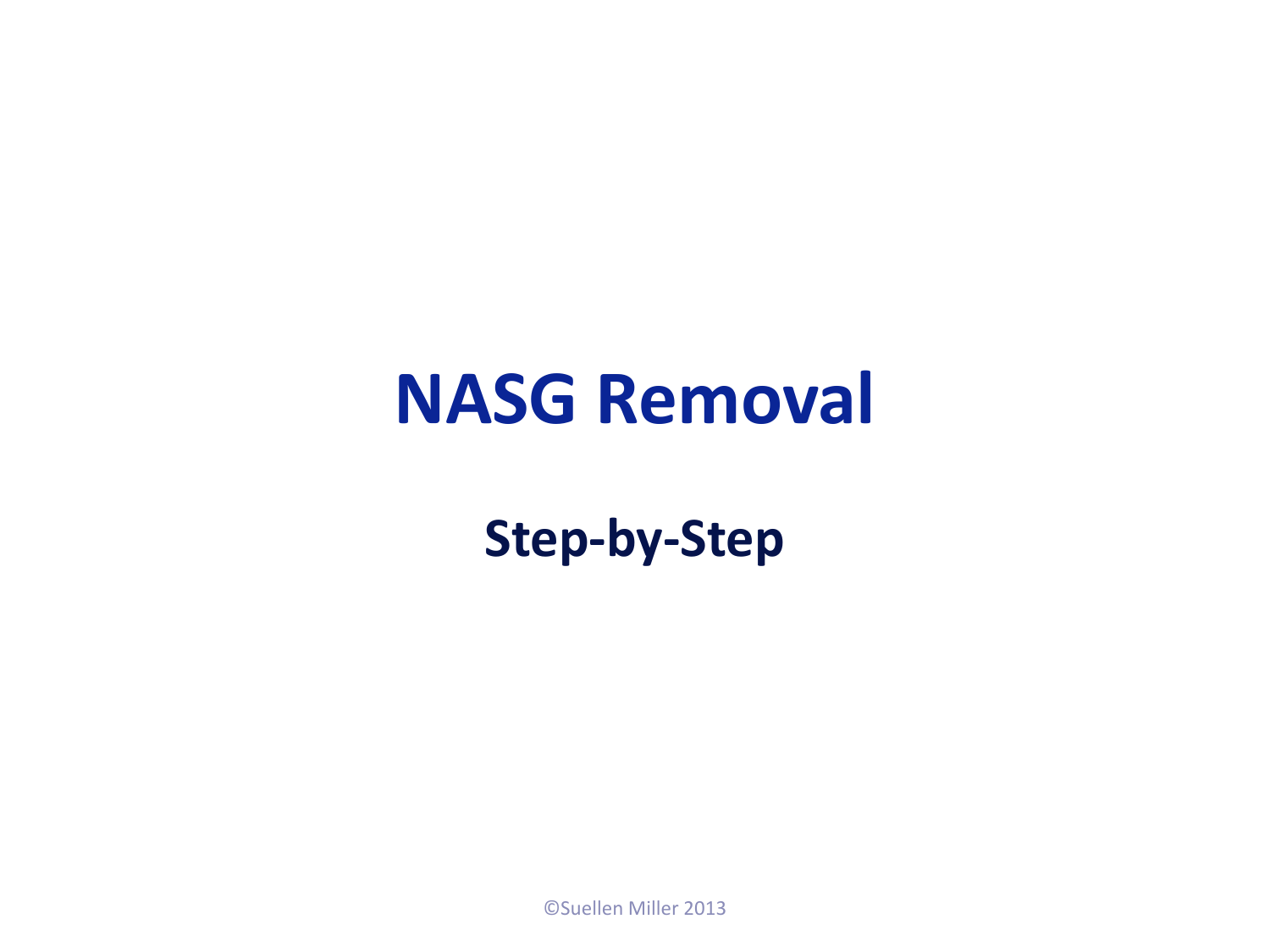## **NASG Removal**

- NASG removal can only begin when a woman has been stable for two hours
	- Bleeding has decreased to <50mL/hour
	- Pulse is stable (refer to national or local standards)
	- Systolic blood pressure is stable (refer to national or local standards)
	- **The patient is conscious and aware**

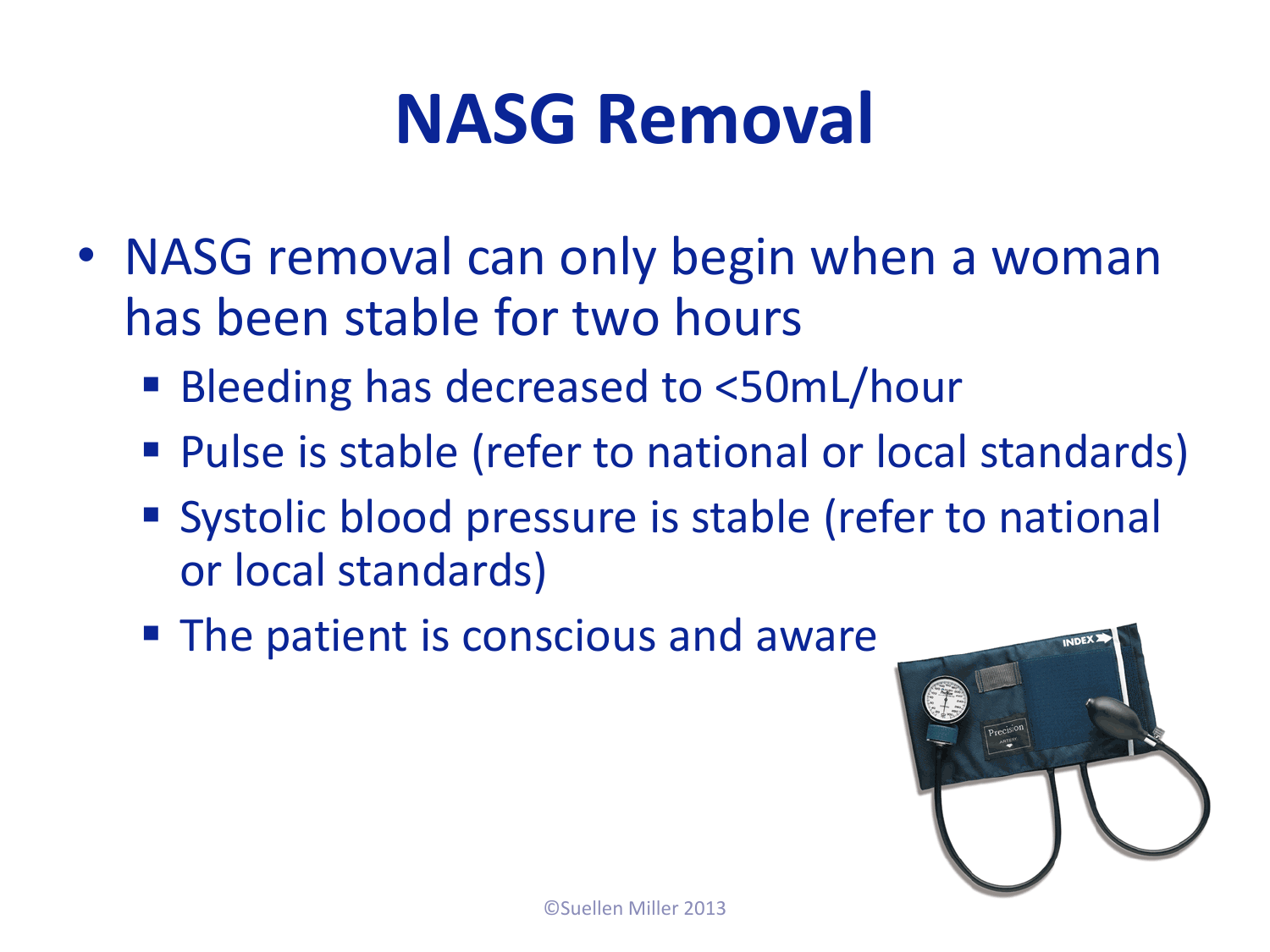## **NASG Removal**

Only a skilled health care provider should remove the NASG, with IV fluids still running

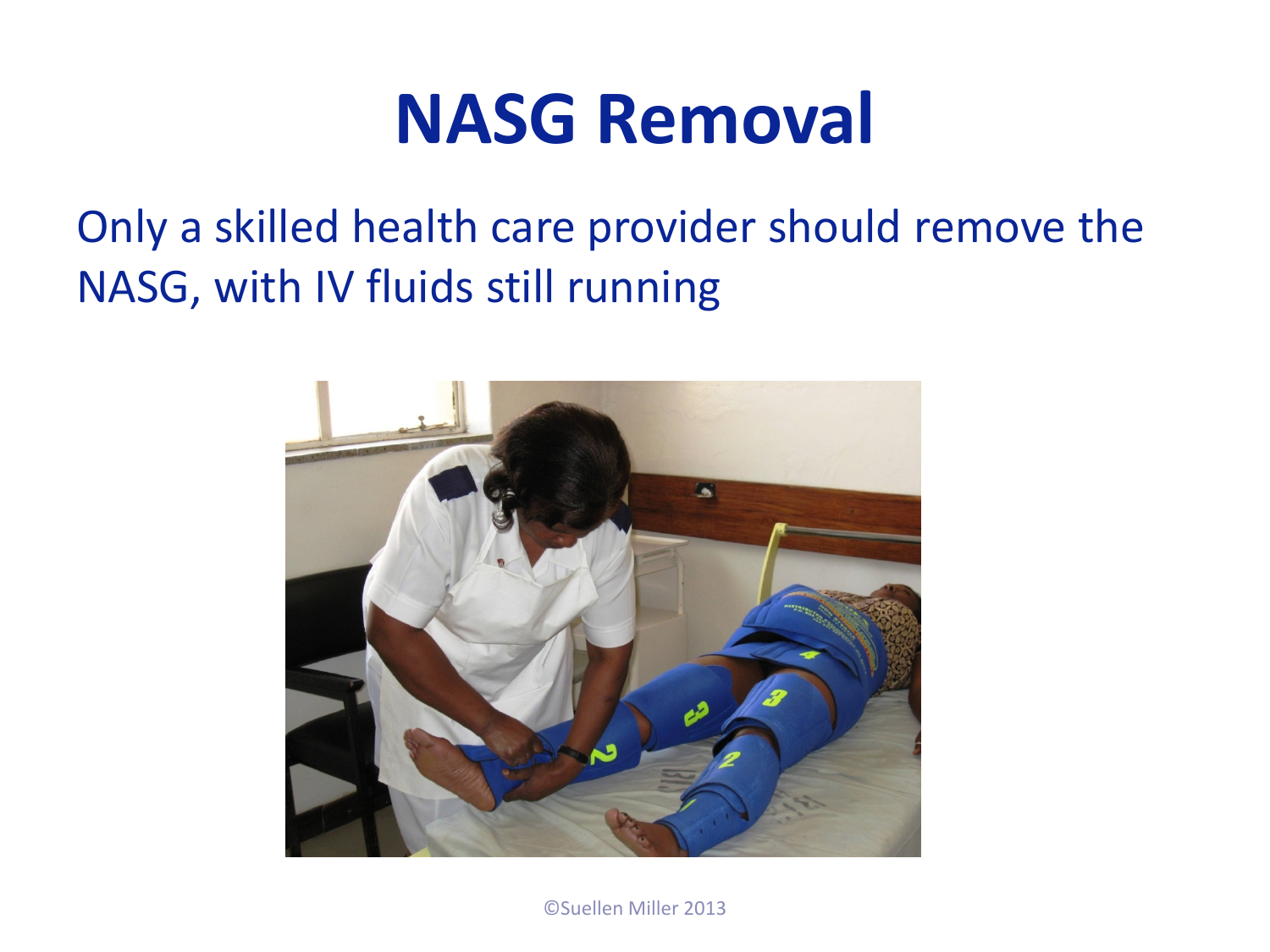Take the pulse and blood pressure immediately before opening the first segment pair. You must do this even though you have been monitoring vital signs.

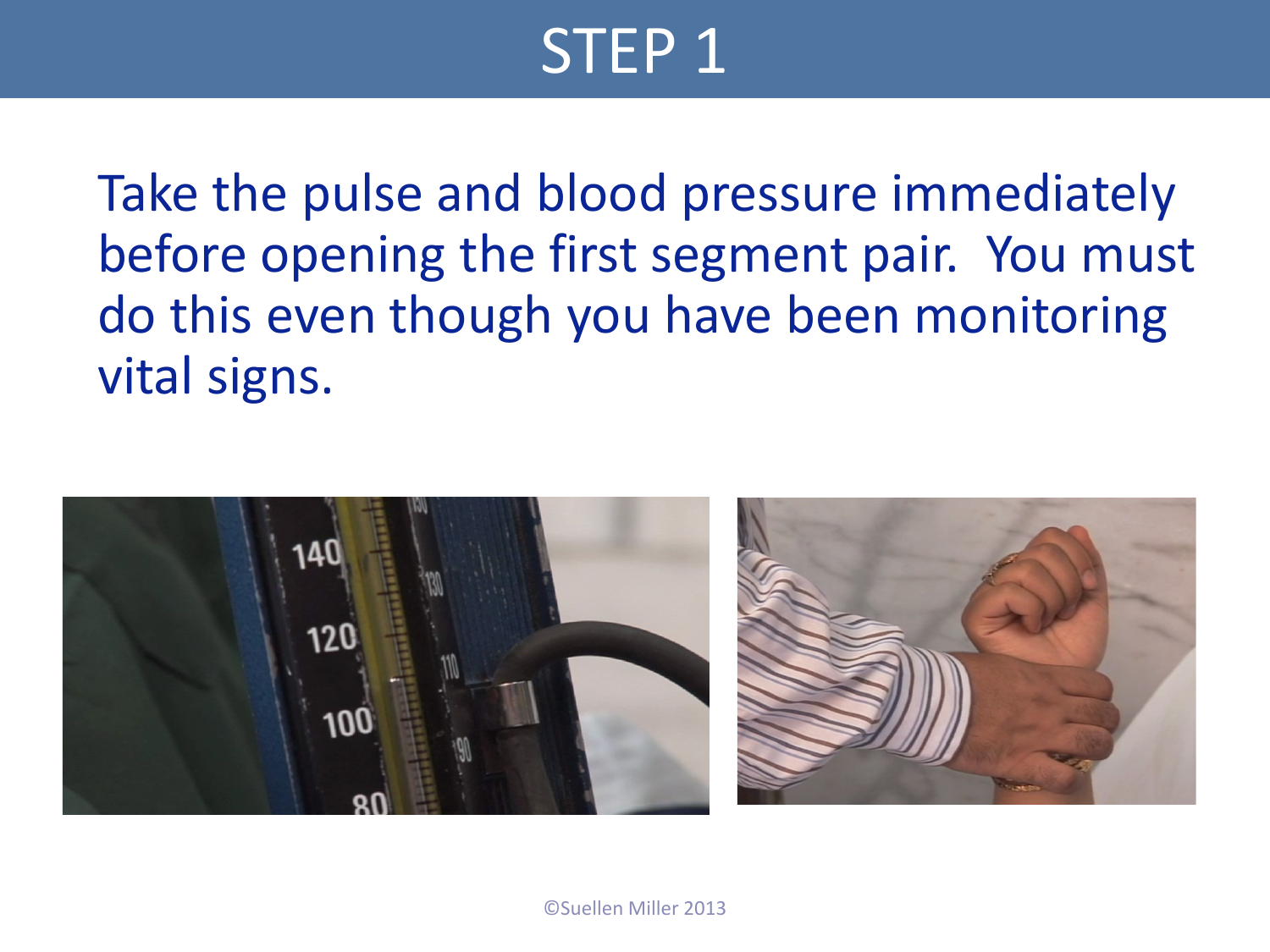## STEP 1 (cont.)

#### Always wear gloves when removing the NASG or handling a soiled NASG.

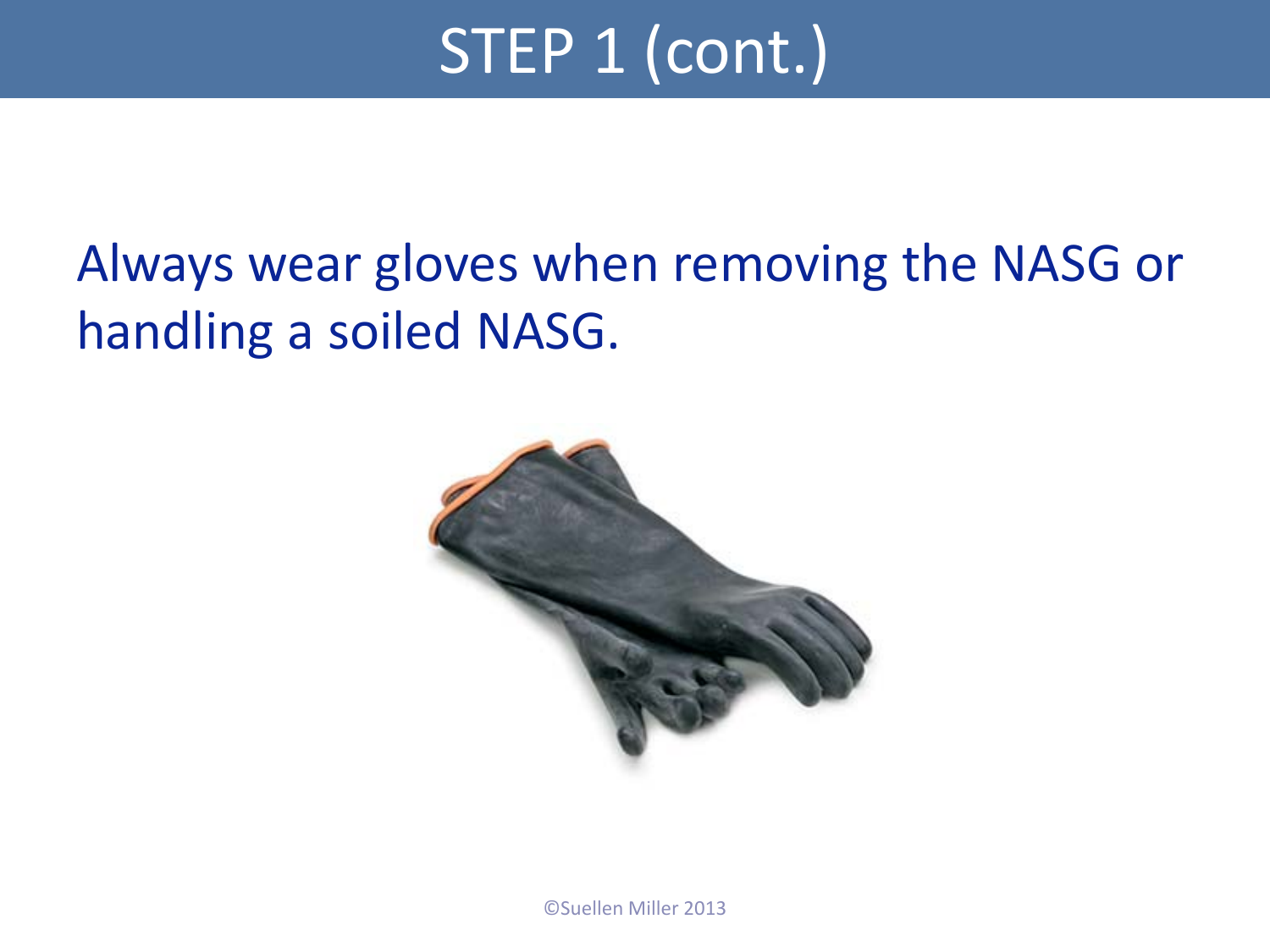# **Rule of 20**

- If the blood pressure falls by 20mmHg or the pulse increases by 20 beats per minute (Rule of 20) at any point during the removal process or if there is an increase in vaginal bleeding:
	- Quickly replace all segments, and consider the need for more IV fluid or blood transfusions.
	- You must assume that the woman is still actively bleeding and determine the source of bleeding.

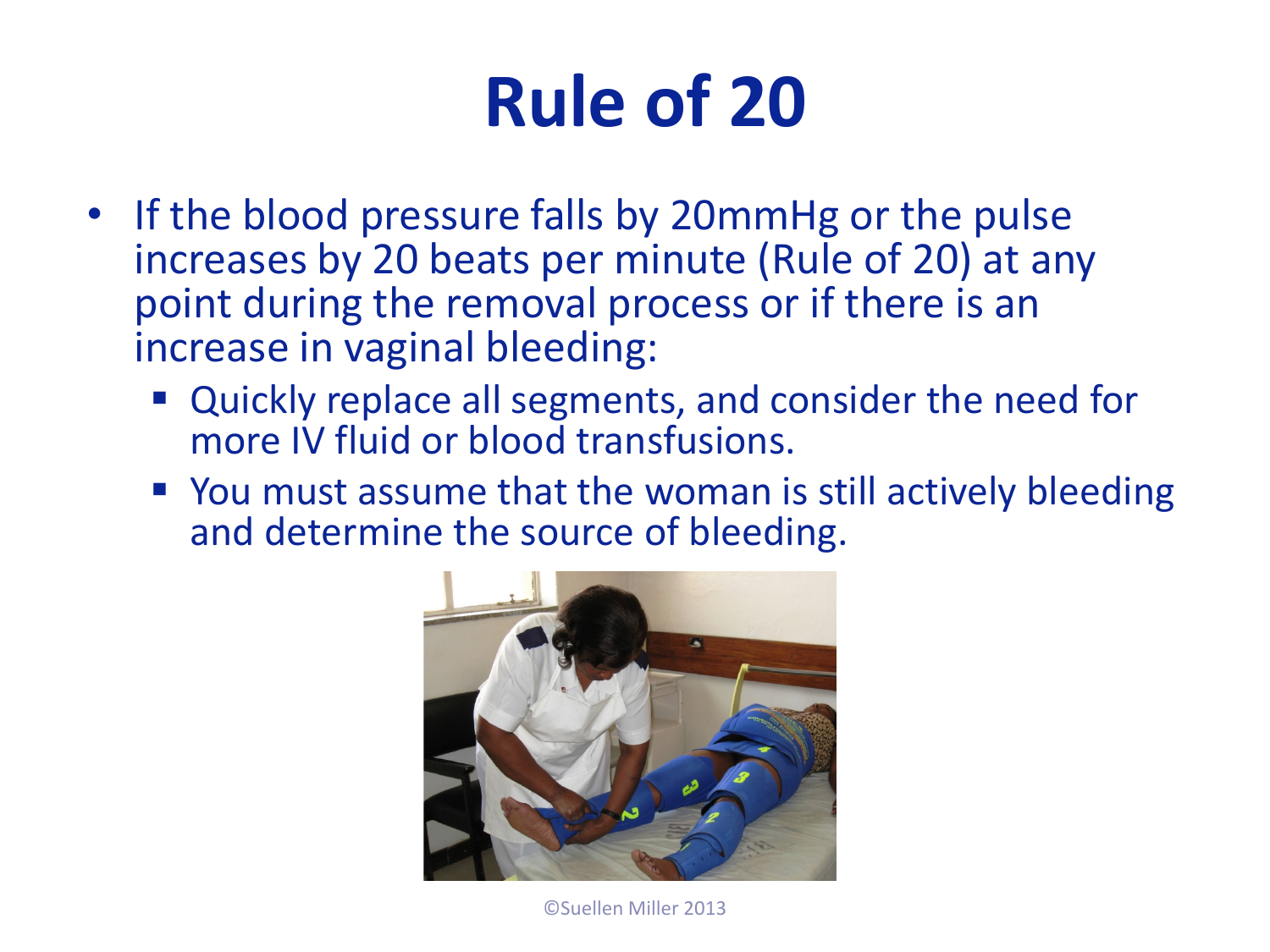

- NASG removal always begins with the lowest segment pair (normally, this is segment pair #1 unless segment pair #2 is placed on the ankles of a short woman).
- Open the lowest segment pair.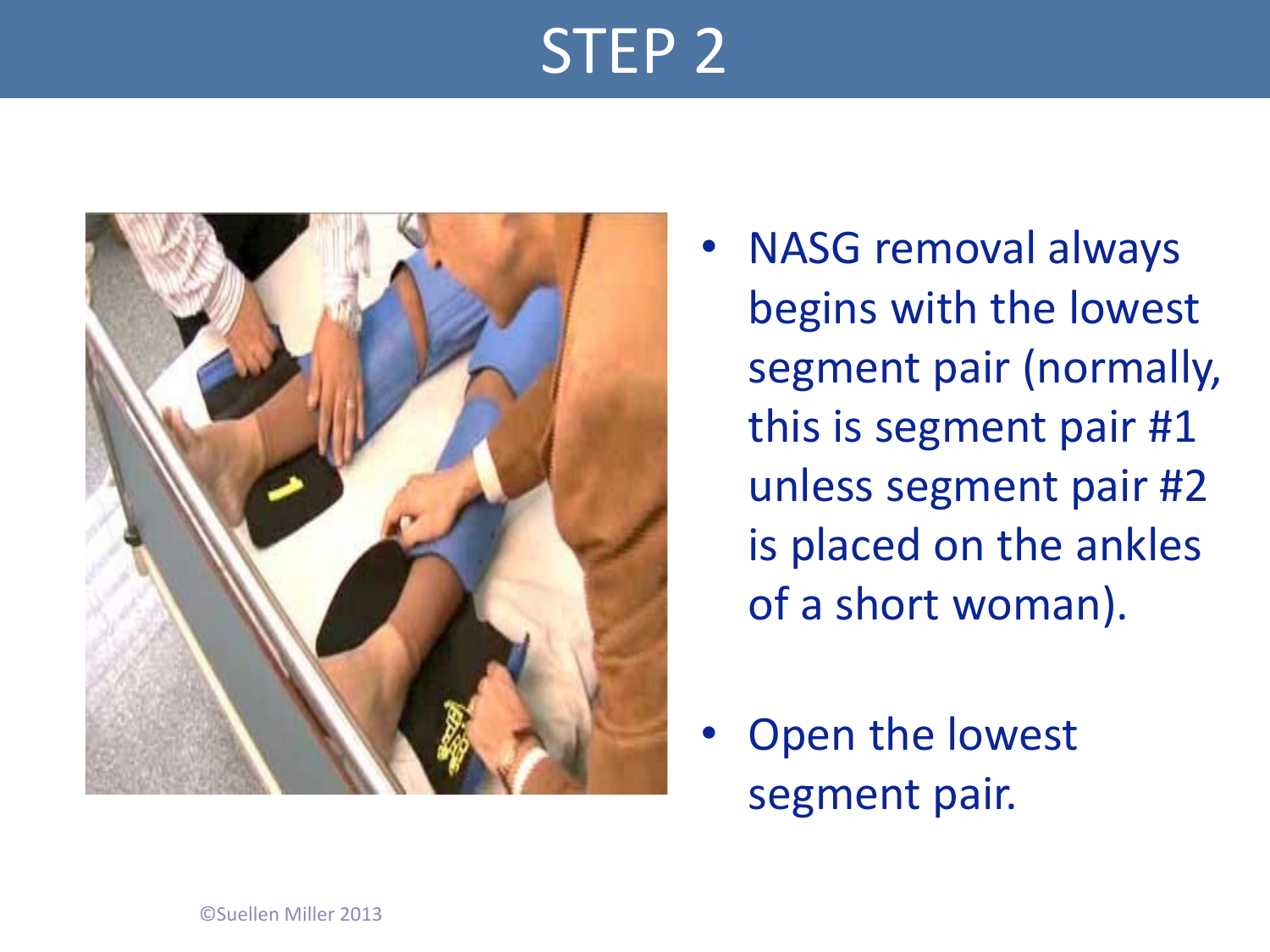- Wait 15 minutes before opening the next segment pair so that blood can redistribute.
- When 15 minutes have passed, take the woman's pulse and blood pressure again to make sure that she is still stable.
- If pulse and BP are stable, remove the next segment pair (#2).

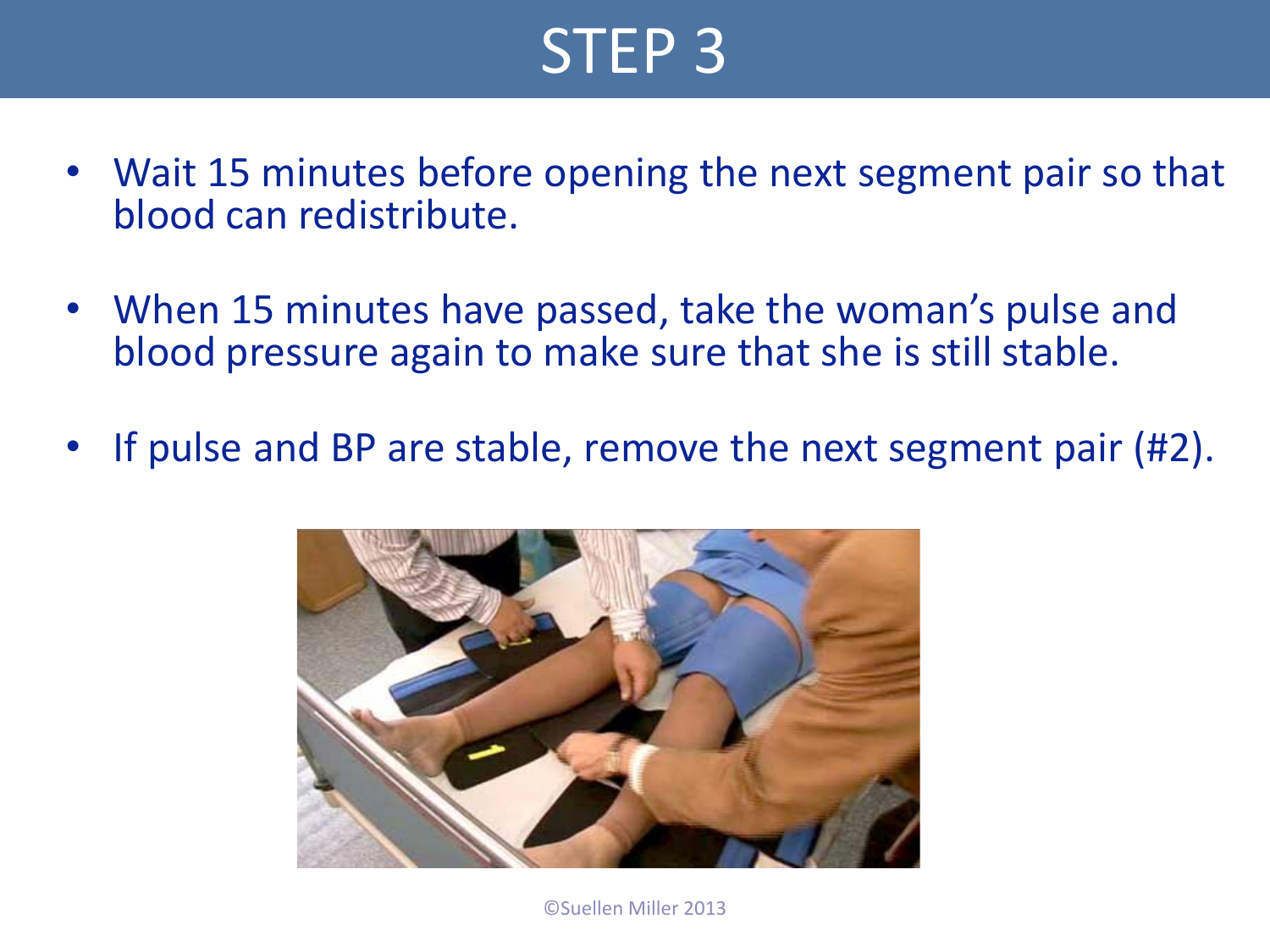Wait another 15 minutes and recheck the pulse and blood pressure to be sure they have not changed by > 20 (Rule of 20) before removing the next segment pair (#3).

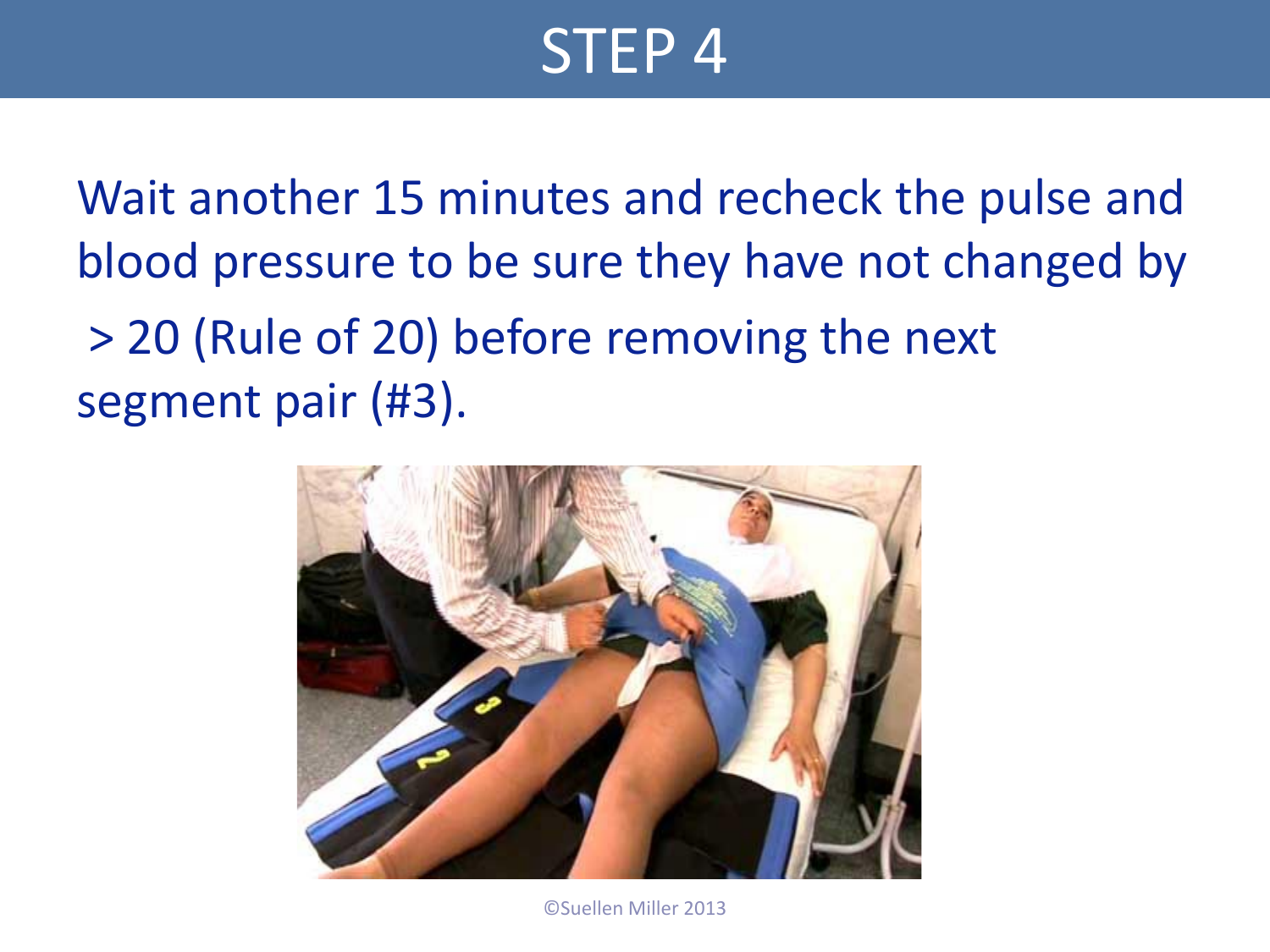Wait another 15 minutes and recheck the pulse and blood pressure to be sure they have not changed by > 20 before removing the next segment (#4).



©Suellen Miller 2013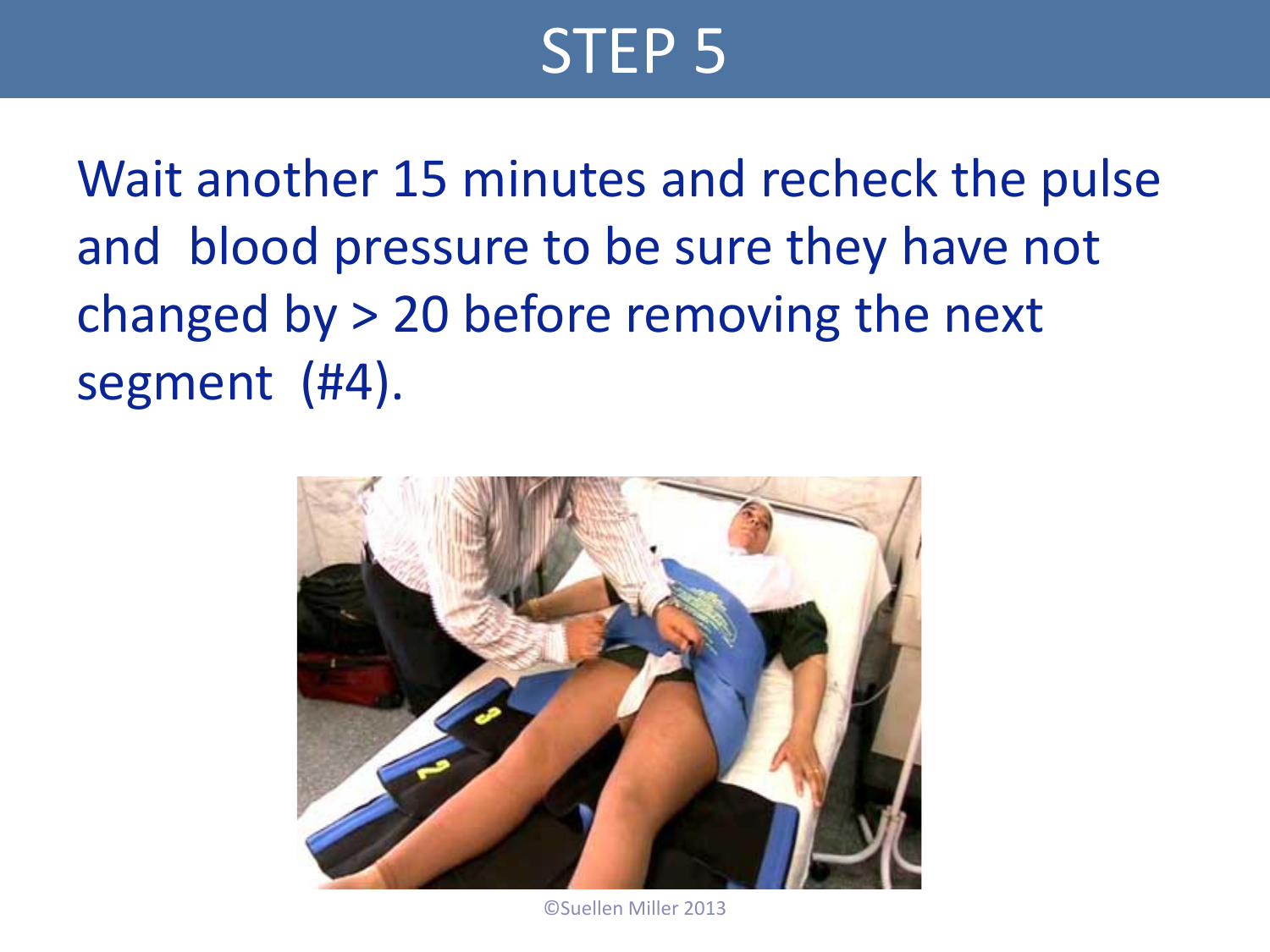Wait another 15 minutes and recheck the pulse and blood pressure to be sure they have not changed by > 20 before removing the next segment (#5 and #6, the abdominal panel).